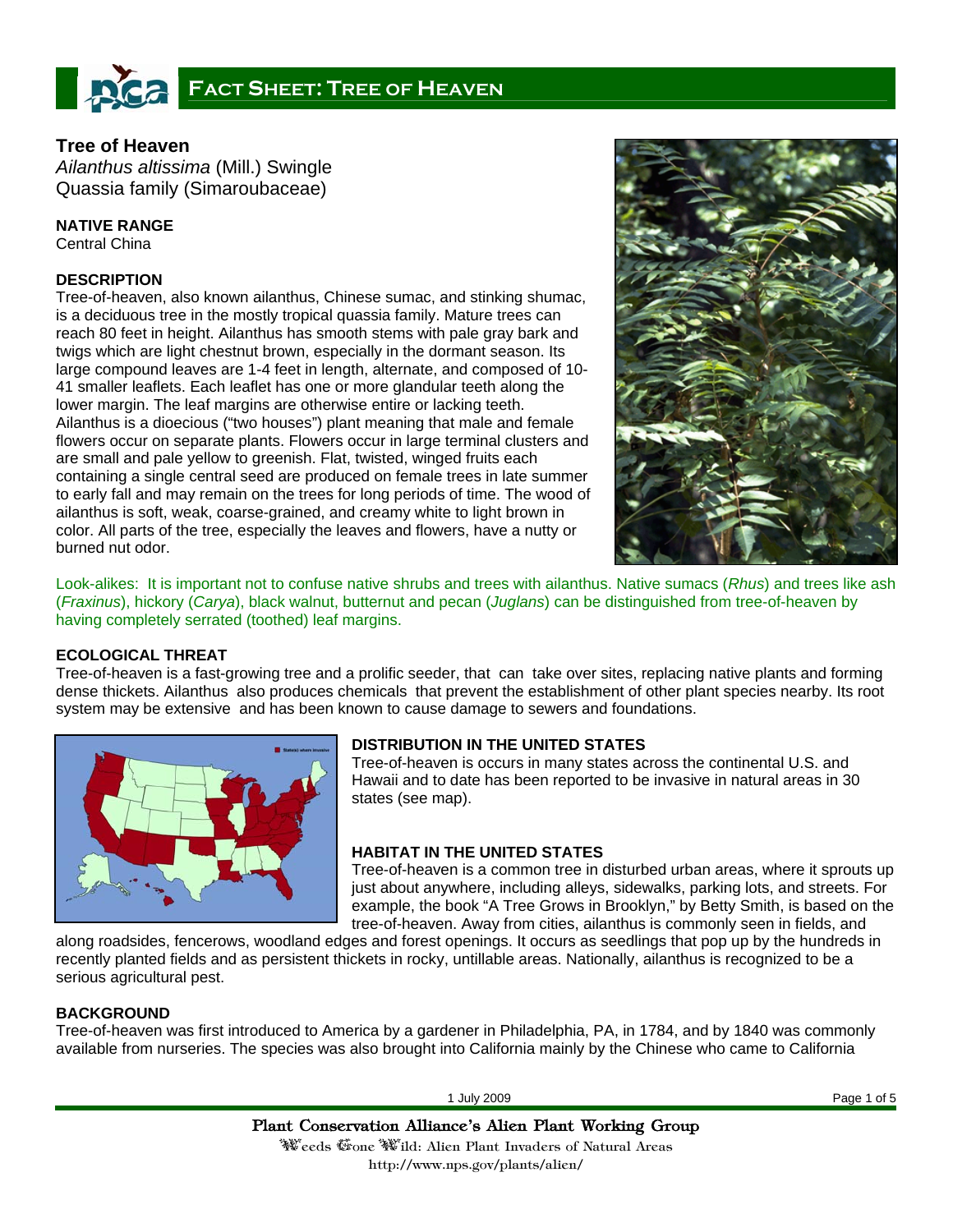during the goldrush in the mid-1800s. Today it is frequently found in abandoned mining sites there. The history of ailanthus in China is as old as the written language of the country.

## **BIOLOGY & SPREAD**

Tree-of-heaven reproduces both sexually (by seeds) and asexually through vegetative sprouting. Flowering occurs late in the spring. Ailanthus is dioecious, with male and female flowers on separate plants. The fruits, or samaras, occur in terminal clusters on female plants during the summer, and may persist on the tree through the winter. One study reports that an individual tree can produce as many as 325,000 seeds per year. Established trees also produce numerous suckers from the roots and resprout vigorously from cut stumps and root fragments.



## **MANAGEMENT OPTIONS**

Elimination of Ailanthus requires diligence, due to its abundant seed production, high seed germination rate, and vegetative reproduction. Followup monitoring and treatment when needed should be an integral part of any serious ailanthus management program. Regardless of method selected, treated areas should be rechecked one or more times a year and any new suckers or seedlings treated (cut, sprayed or pulled) as soon as possible, especially before they are able to rebuild root reserves. Establishing a thick cover of trees (non-invasive and preferably native) or grass sod will help shade out and discourage establishment of ailanthus seedlings. Targeting large female trees for control will help reduce spread of ailanthus by seed.

## *Biological*

Several fungal pathogens are being investigated as potential biological controls for ailanthus. Two of these, *Verticillium dahliae* and *Fusarium oxysporum*, have been isolated from dead and dying ailanthus trees in New York and in southern and western Virginia. A disease affecting ailanthus in PA was studied using inoculations in the lab and on canopy field trees; the agent was identified to be *Verticillium albo-atrum* and is being suggested as a potential biocontrol agent pending further studies including risk analysis. None are available for use at this time however.

## *Manual*

Young seedlings may be pulled or dug up, preferably when soil is moist. Care must be taken to remove the entire plant



including all roots and fragments, as these will almost certainly regrow. Root suckers appear similar to seedlings, but would be connected to a pre-existing lateral root, and would be nearly impossible to remove effectively.

### *Mechanical*

Cutting alone is usually counter-productive because ailanthus responds by producing large numbers of stump sprouts and root suckers. However, for small infestations, repeated cutting of sprouts over time can exhaust the plants reserves and may be successful if continued for many years or where heavy shade exists. If possible, the initial cutting should be in early summer in order to impact the tree when its root reserves are lowest. Cutting large seed producing female trees would at least temporarily reduce spread by this method.

## *Chemical*

The most effective method of ailanthus control seems to be through the use of herbicides, which may be applied as a foliar (to the leaves), basal bark, cut stump, or hack and squirt treatment. Keep in mind that it is relatively easy to kill the above ground portion of ailanthus trees, you need to kill or seriously damage the root system to prevent or limit stump sprouting and root suckering. Always be extremely careful with herbicide applications in the vicinity of valuable ornamental shrubs and trees.

*Foliar sprays* applied when trees are in full leaf are very effective, and should be the method of choice where ailanthus size and distribution allow effective spray coverage of all foliage without unacceptable contact with nearby desirable vegetation or applicator. Where ailanthus is in association with other exotic weed species, as is often the case, foliar spray allows treatment of the entire area at one time. Limitations of the method are the seasonal time frame, the need to transport a larger, more diluted volume of spray material, and the fact that rapid growing ailanthus are often out of

1 July 2009 Page 2 of 5

Plant Conservation Alliance's Alien Plant Working Group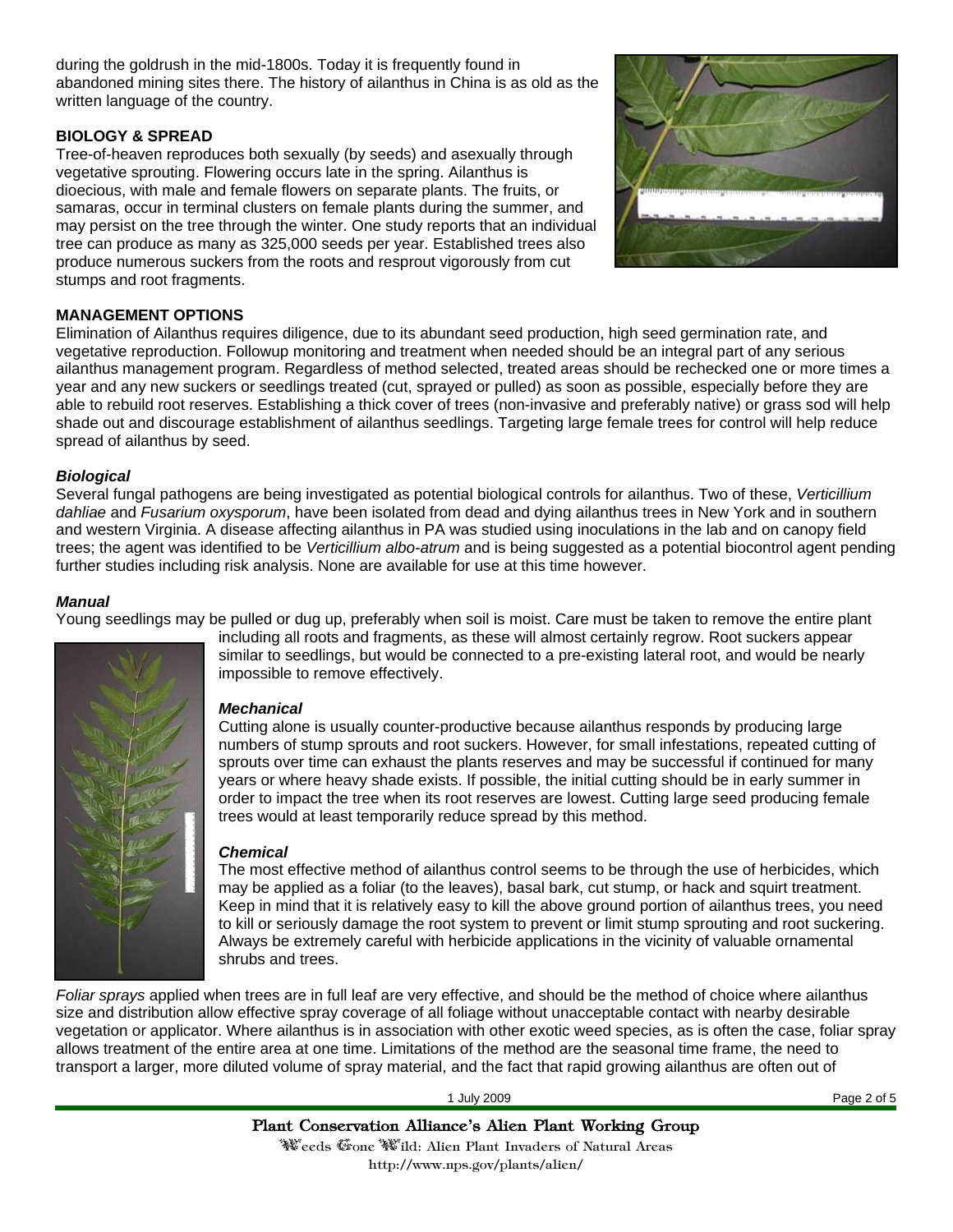effective reach. The non-selective herbicide glyphosate (e.g., Roundup®, Rodeo®, Accord®), will kill or injure almost any plant, herbaceous or woody, contacted by the spray. Triclopyr (e.g., Garlon® 3A, Garlon® 4) is selective for broadleaf and woody plants and will not kill grasses contacted by the spray. Both glyphosate and triclopyr are systemic herbicides, meaning that they are absorbed by plants and are carried to the root systems. These herbicides have low soil activity, so do not pose a threat to groundwater if applied properly and at recommended label rates. Both glyphosate and triclopyr should be mixed with water and a small amount (0.5%, or as per label) of a non-ionic surfactant (except for Roundup®, which contains a surfactant) to help the spray spread over and penetrate the leaves. The mixture should be applied to leaves and green stems, including sprouts and suckers, until thoroughly wet but not to the point of runoff. With backpack sprayers, concentrations of 2% of a typical glyphosate product such as Roundup® or Accord® applied June 15 - September 15, or 1.5% of a 4 lb./gallon triclopyr product such as Garlon® 4, or 2% of a 3 lb./gallon triclopyr product such as Garlon® 3A applied June 1-September 1 have worked well in the Mid-Atlantic area, with slightly greater effectiveness for the triclopyr products. For higher volume applications such as would be applied by a truck mounted sprayer, the concentration for these products could be reduced by 0.5% to 1-1.5%. Other herbicides which have shown to be effective for foliar application of ailanthus are imazapyr (e.g., Arsenal®, Chopper®), and metsulfuron methyl (e.g., Escort®).

*Basal bark* application is one of the easiest methods and does not require any cutting. It works best during late winter/early spring and in summer. The base of the tree stem must be free of snow, ice, or water on the bark from recent rainfall, though precipitation following application is inconsequential. Late winter/early spring (February 15 -April 15, Mid-Atlantic) is generally the most productive time, since vegetation near the base of the trees is usually absent or leafless. Late spring and early summer applications (April 15-June 1, Mid-Atlantic), when plant fluids are moving upwards to support new growth, are questionable. Application during the summer (June 1-September 15, Mid-Atlantic) works very well as long as vegetation is not a hindrance, and allows lower concentrations of herbicide to be used. Fall to mid-winter applications (October-January) have given poor results. Mix up a solution of 20% (as low as 10% in summer depending on objectives) concentration of oil-soluble triclopyr product (e.g., Garlon® 4) in 80% oil (fuel oil, diesel, kerosene, mineral oil, or special vegetable oils). With these diluents some applicators add a pine oil based additive (e.g., Cide-Kick® II) at the rate of 10%, which helps penetrate the bark and eliminate any unpleasant odor. Some companies market diluents based on mineral or vegetable oils specifically designed for basal bark application, which should be considered for use in sensitive areas. Another option is to use a pre-mixed, ready-to-use triclopyr product designed for basal bark (and cut stump) application (e.g., Pathfinder® II). Using a handheld or backpack type sprayer, apply the mixture in a 12 inch wide band around the entire circumference of the tree base with no "skips". The basal bark method is generally used for trees that are less than 6 inches in diameter, though slightly larger stems may also be treated effectively by thoroughly treating bark up to 24 inches in height. Follow-up foliar herbicide application (see above) to basal sprouts and root suckers may be necessary. Another herbicide which has been shown to be effective for basal bark control of ailanthus is imazapyr (e.g., Chopper®, Stalker®). This is sometimes used in a combination with triclopyr at a concentration of 15% Garlon® 4 and 5% Stalker® in 80% oil dilutant.

The *hack-and-squirt or injection* method is very effective and minimizes sprouting and suckering when applied during the summer. Root suckering will be an increasing problem in the fall, winter and spring. This method requires first making downward-angled cuts into the sapwood around the tree trunk at a comfortable height, using a hand ax. With spray bottle or wand in the other hand, squirt a straight (100%) concentration of a water-soluble triclopyr product (e.g., Garlon® 3A) into the cuts within a minute or two, applying 1-2 milliliters into each cut (typically 1-2 squirts of a trigger squirt bottle) so that the bottom of the cut is covered, but liquid doesn't run out of it. Generally, you would make about 1 hack cut for each inch of diameter plus one (i.e., for a 10 inch diameter tree, make about 11 cuts). Space the cuts so that about 1-2 inches of uncut living tissue remains between them. A continuous line of cuts around the trunk would likely cause the tree to go into emergency response mode and react by producing basal sprouts and root suckers. For this reason, girdling or frilling (girdling followed by herbicide) is not highly recommended unless long term follow-up treatment is possible. While spaced injection works well for ailanthus, it is not as effective on some other species. This method can be used with trees of any size, though it is most productive with stems over 2 inches in diameter. This method is relatively easy for one person to do, with hatchet in one hand and spray bottle in the other, but should be done with a buddy nearby in case of an accident. Monitor the treatment area and be prepared to follow-up with a foliar application the next year to control any basal sprouts or root suckers that might emerge. Glyphosate products have sometimes been recommended for control of ailanthus using this method, but several field trials have shown consistently poor long-term control of basal sprouts and root suckers at any time of year. Other herbicides which have shown to be effective for hack-and-squirt control of ailanthus during the growing season are dicamba (e.g., Banvel®, Vanquish®), imazapyr (e.g., Arsenal® A.C., Chopper®), and 2,4-D + picloram (e.g., Pathway®). Dicamba is particularly effective in October.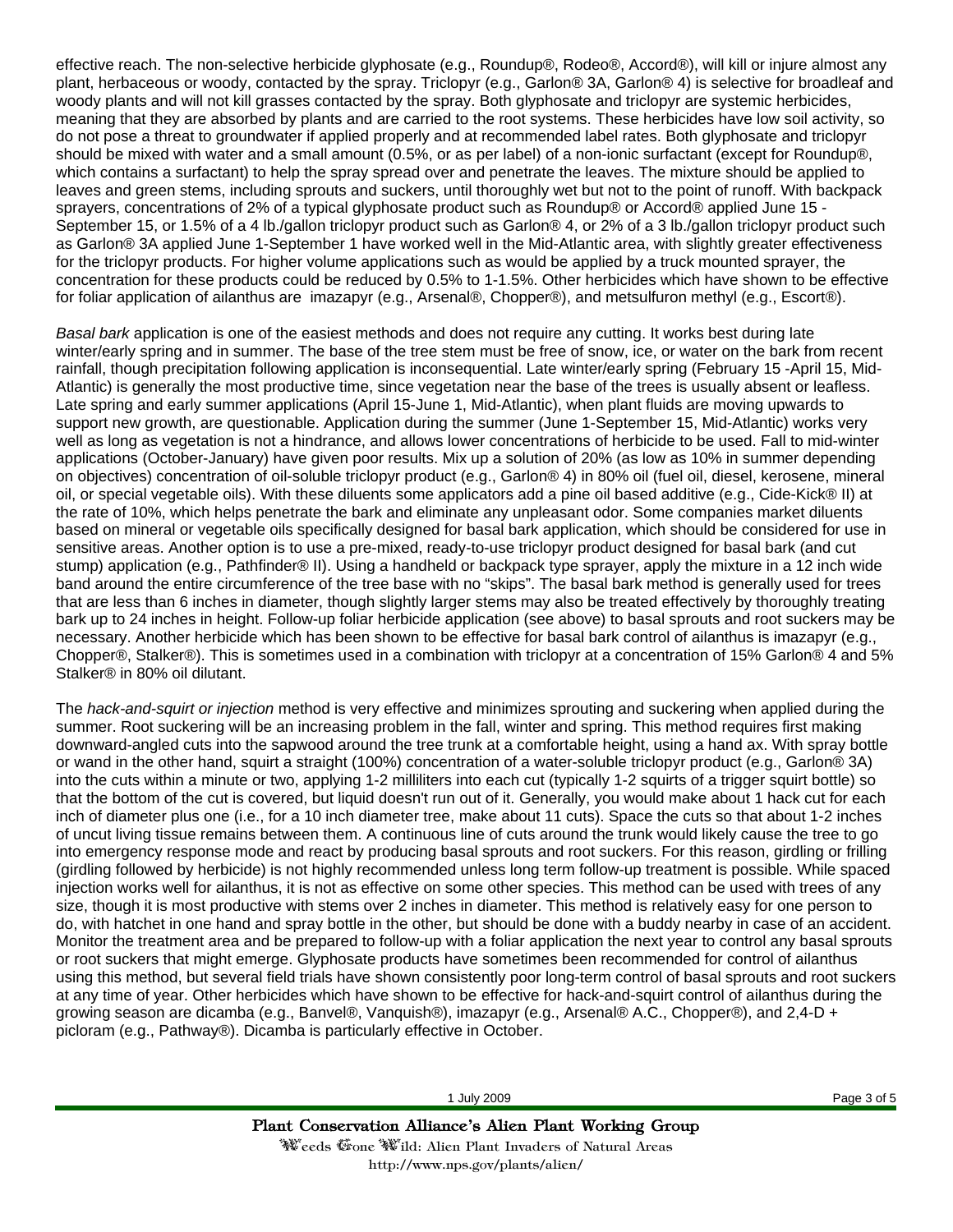The *cut stump* method is useful in areas where the trees need to be removed from the site and will be cut as part of the process. While situations exist that dictate this method over the others given above, felling trees is usually less effective in killing the root system, slower, more labor intensive, and more hazardous to personnel than other methods. This method is likely to be most successful during the growing season, with diminishing success through the early fall. Dormant season applications may prevent resprouting from the stump itself, but will do little to inhibit root suckering. However, at any time of year, if the tree must be cut it is better to treat the stump than not. Application of herbicide to the cut stumps must be conducted immediately after cutting, within 5-15 minutes of the cut with water soluble formulations, longer with oil mixtures, to ensure uptake of the chemical before the plant seals the cut area off. The mixture may be painted on with a paint brush or sprayed on using a spray bottle or backpack sprayer. A mixture of 20% Garlon® 4 plus 80% oil dilutant, as for basal bark spraying (above), may be used. In this case the whole stump surface and sides to the ground line would be sprayed. Another option is to use Garlon® 3A at 100%, treating only the outer 1/3 of the stump surface. Be prepared to follow-up with a foliar application the next year to control any stump sprouts or root suckers which emerge. Other herbicides which have shown to be effective in stump treatment of ailanthus are the same as those listed above for hack and squirt or injection.

**USE PESTICIDES WISELY: Always read the entire pesticide label carefully, follow all mixing and application instructions and wear all recommended personal protective gear and clothing. Contact your state department of agriculture for any additional pesticide use requirements, restrictions or recommendations.** 

**NOTICE: mention of pesticide products on this page does not constitute endorsement of any material.**

# **CONTACTS**

For more information on the management of Tree-of-heaven, please contact:

- Philip D. Pannill, U.S. Fish and Wildlife Service, Shepherdstown, WV; phil\_pannill (at) fws.gov
- Jil Swearingen, National Park Service, Center for Urban Ecology, Washington, DC; jil\_swearingen (at) nps.gov

## **SUGGESTED ALTERNATIVE PLANTS**

Many lovely native trees and shrubs make excellent substitutes for Ailanthus and are readily available. Some examples for the eastern United States include deciduous shrubs such as staghorn sumac (*Rhus typhina*), smooth sumac (*Rhus glabra*), fringe-tree (*Chionanthus virginicus*), black walnut (*Juglans nigra*), butternut (*Juglans cinerea*) and hickories (*Carya*). Whenever possible, use plant species that are native and adapted to the ecological region where you live. They will be more valuable to the wildlife species that have evolved with them and depend upon them for food and shelter. Check with your local native plant society for recommendations and sources of native plants.

### **OTHER LINKS**

- http://www.invasive.org/search/action.cfm?q=Ailanthus%20altissima
- http://nbii-nin.ciesin.columbia.edu/ipane/icat/browse.do?specieId=30

### **AUTHORS**

Jil M. Swearingen, National Park Service, Center for Urban Ecology, Washington, DC Philip D. Pannill, U.S. Fish and Wildlife Service, National Conservation Training Center, Shepherdstown, WV

### **PHOTOGRAPHS**

Olivia Kwong, Plant Conservation Alliance, Washington, DC Jil M. Swearingen, National Park Service, Washington, DC

### **REFERENCES**

- Bory, G. and D. Clair-Maczulajtys. 1980. Production, dissemination and polymorphism of seeds in *Ailanthus altissima*. Revue Generale de Botanique 88(1049/1051): 297-311 [in French].
- Elias, T. 1980. The Complete Trees of North America: Field Guide and Natural History. Book Division, Times Mirror Magazines, Inc. New York.

Gleason, H.A., and A. Cronquist. 1991. Manual of Vascular Plants of Northeastern United States and Adjacent Canada. New York Botanical Garden. Bronx, New York.